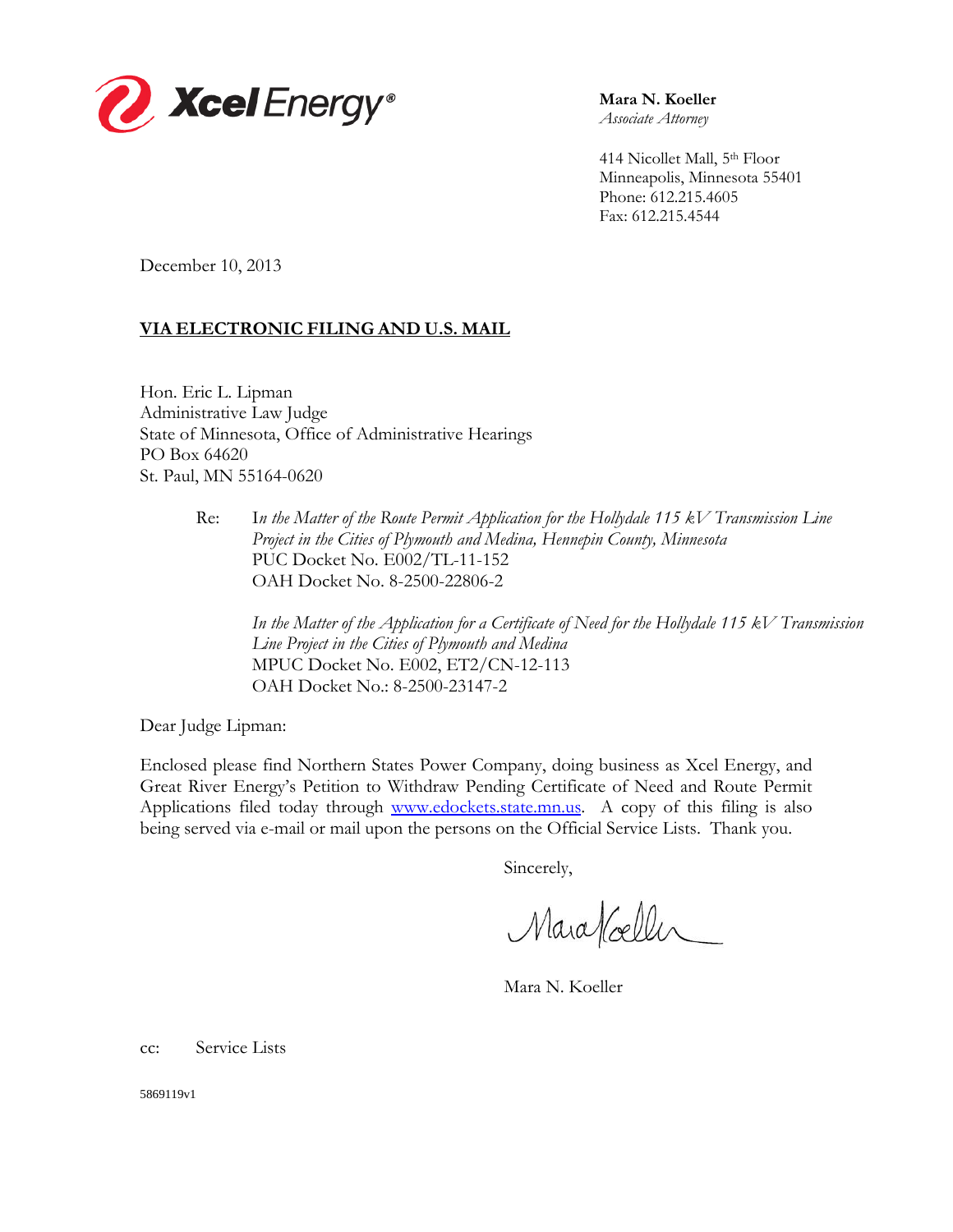## STATE OF MINNESOTA BEFORE THE MINNESOTA PUBLIC UTILITIES COMMISSION

Beverly Jones Heydinger David Boyd Nancy Lange J. Dennis O'Brien Betsy Wergin

IN THE MATTER OF THE APPLICATION OF NORTHERN STATES POWER COMPANY, A MINNESOTA CORPORATION, AND GREAT RIVER ENERGY, A NOT-FOR-PROFIT COOPERATIVE, FOR A ROUTE PERMIT FOR THE HOLLYDALE 115 KV TRANSMISSION LINE PROJECT IN THE CITIES OF PLYMOUTH AND MEDINA, HENNEPIN COUNTY, MINNESOTA

IN THE MATTER OF THE APPLICATION FOR A CERTIFICATE OF NEED FOR THE HOLLYDALE 115 KV TRANSMISSION LINE PROJECT IN THE CITIES OF PLYMOUTH AND MEDINA

Chair Commissioner Commissioner Commissioner Commissioner

MPUC Docket No. E002/TL-11-152 OAH Docket No. 8-2500-22806-2

MPUC Docket No. E002,ET2/CN-12-113 OAH Docket No. 8-2500-23147-2

## **PETITION TO WITHDRAW PENDING CERTIFICATE OF NEED AND ROUTE PERMIT APPLICATIONS**

### **INTRODUCTION**

Northern States Power Company, doing business as Xcel Energy, on behalf of itself and its co-applicant Great River Energy, a cooperative corporation, (collectively the Applicants), respectfully submits this Petition to Withdraw the pending Certificate of Need and Route Permit applications for the Hollydale Project in the above-referenced dockets. As these dockets progressed, we received feedback from our customers in the project area and other key stakeholders expressing concern over our preferred route alternative. While we should have foreseen the concerns of our stakeholders, we now appreciate that our preferred route is very problematic. With that said, we believe there remains a need for additional infrastructure that will allow us to continue to reliably serve our customers, but there may be better alternatives to meet that need. Because additional time is needed to develop those alternatives and, more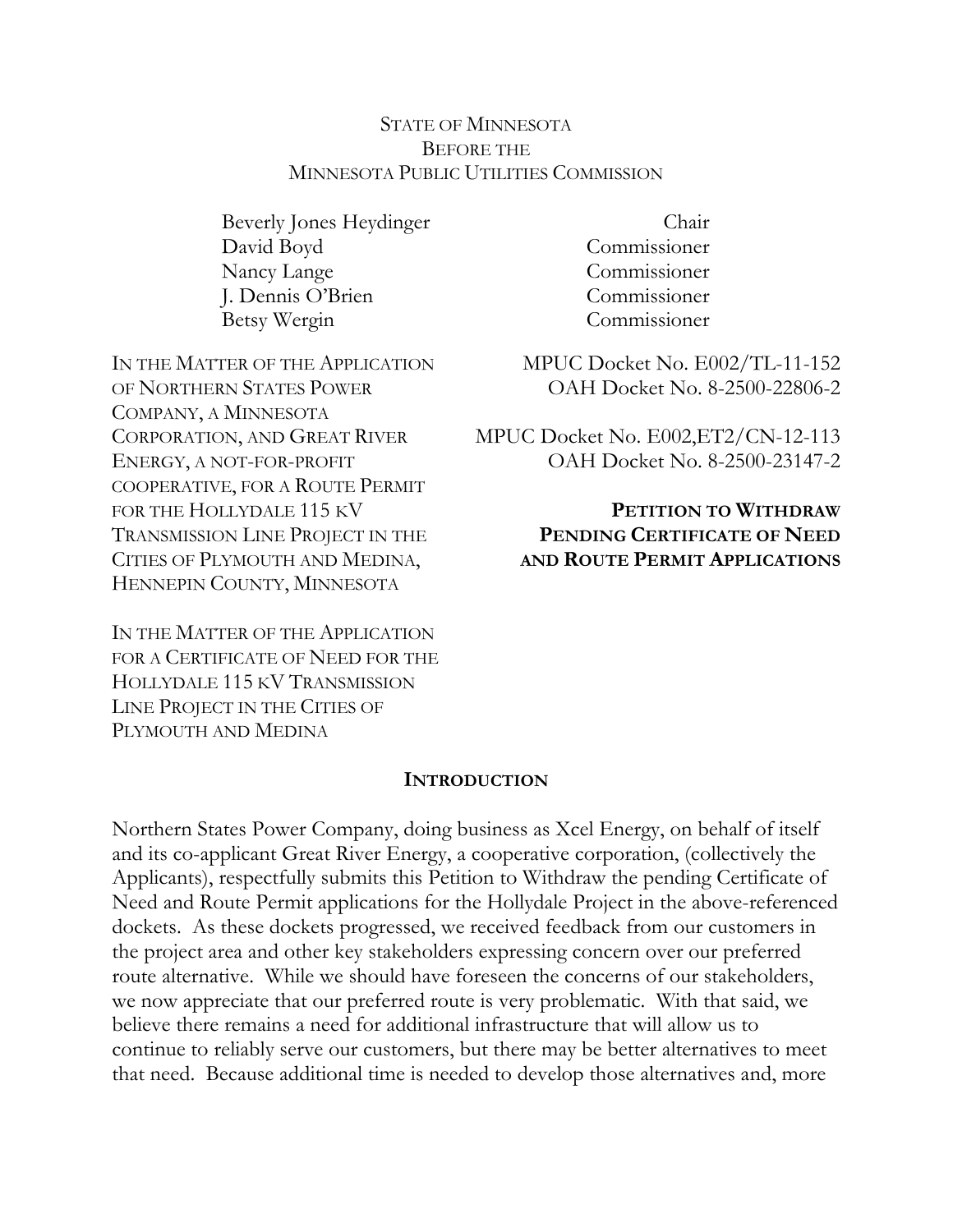importantly, to build a consensus around a solution that can be supported by more of our stakeholders, we submit this request to withdraw our initial petitions.

Withdrawal will allow time for the Applicants to work collaboratively with residents and other stakeholders on an infrastructure solution and route for this community. After this public outreach and broader acceptance of a solution is complete, we intend to seek the necessary regulatory approvals, which we believe, at this time, would involve submitting new Certificate of Need and Route Permit applications.

This past year the Hollydale Law, 2013 Minn. Laws Chapter 57 Section 2, which is applicable to our currently pending applications, was passed. While the law, as currently written, would not apply to the new applications, we fully intend to comply with the intention of the law by carrying forward in our new Certificate of Need application all the system alternatives, including distribution alternatives, which were developed during this proceeding. We believe this will allow a robust examination of numerous distribution alternatives and will address the concerns implicated by the Hollydale Law.

We respectfully request that the Administrative Law Judge suspend the procedural schedule and certify this withdrawal petition to the Commission for decision pursuant to Minn. R. 1400.7600. It is appropriate to certify this petition to the Commission because granting the Applicants' withdrawal request will result in termination of these two proceedings. Minn. R. 1400.7600(B).

# **DISCUSSION**

We appreciate the thoughtful and thorough participation and evaluation of alternatives by the Department of Commerce, other parties, landowners, and stakeholders in both the Certificate of Need and Route Permit proceedings which began in mid-2011. Our initial filing included a preferred route for the new 115 kV line along an existing 69 kV transmission line corridor. In the years following that filing, we received comments from landowners and other interested stakeholders indicating their opposition to this route. Most recently, in November 2013, nearly 300 landowners and stakeholders attended public hearings to express their concerns about the project and our preferred route alternative.

In light of the input received to date and our updated load forecasts, we have reevaluated the transmission project submitted in the original applications. Based on that reevaluation, we continue to forecast a need for additional infrastructure to reliably serve our customers in the project area. Furthermore, we have concluded that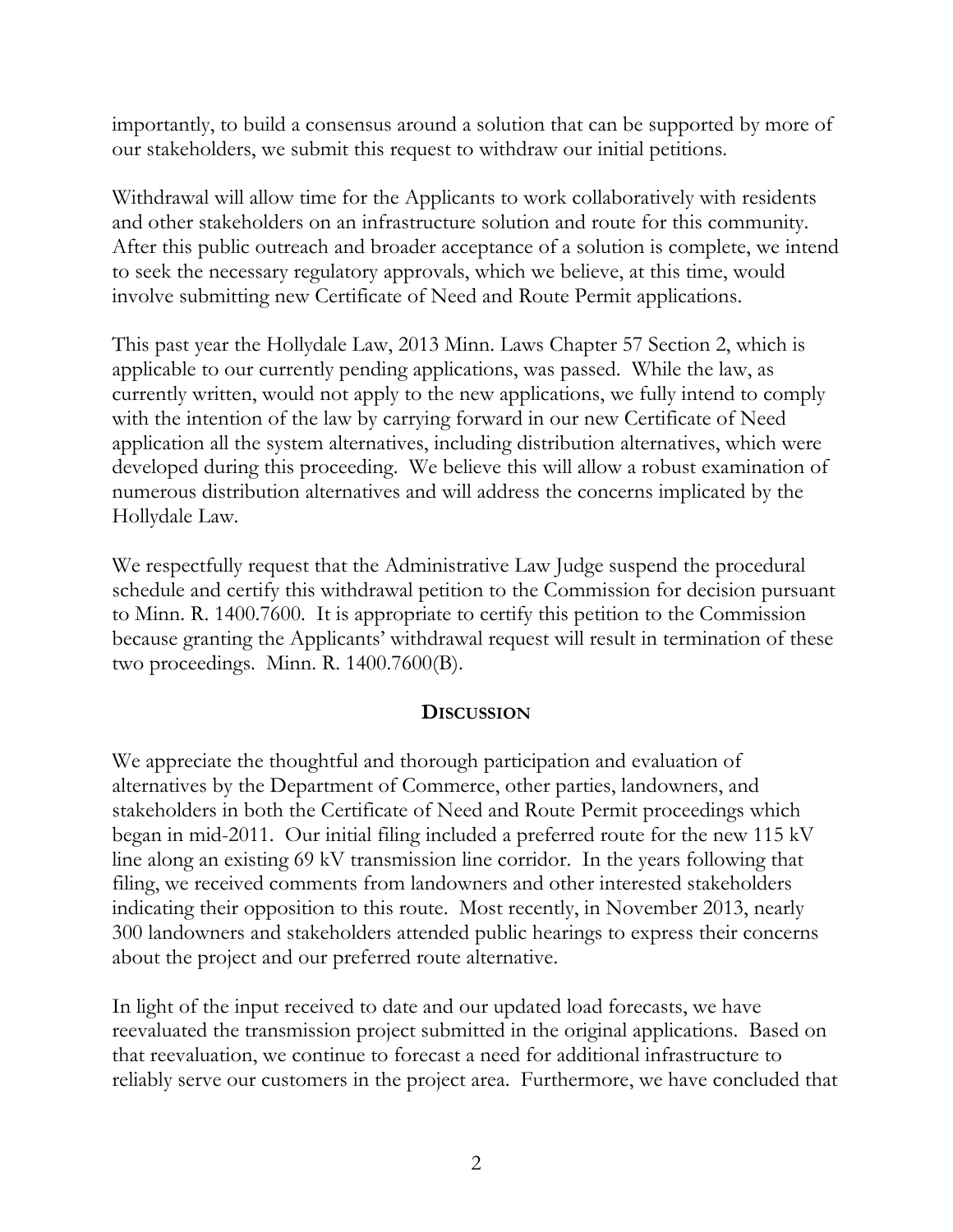our original preferred route is not widely supported; meaning additional analysis and outreach is needed before we can present a more acceptable route alternative.

Withdrawal serves three distinct purposes. First, while developing new applications will take some time, we believe now is the appropriate time to take a step back and to work collaboratively with stakeholders. We appreciate that our withdrawal request may not be the preferred path forward for stakeholders who have already invested significant time and effort in the hearings, meetings, and filings that have already taken place in these dockets. However, we believe that without the time pressure presented in the current proceedings, we will have time to develop a new solution in collaboration with residents and other stakeholders to ensure the overall success of the project and acceptance by the community. Once we develop a more widely accepted solution, we intend to seek the appropriate regulatory approvals.

Second, due to the length of time these dockets have been pending and the numerous options that have been explored, we are concerned that the record may be unclear. Rather than developing and introducing a new solution into this record, we believe starting anew will facilitate review and assessment of the available options, including our preferred solution. As the information contained in the original applications assume a route along the existing 69 kV corridor, a withdrawal of the currently pending applications will promote a full and clear record.

Third, withdrawal of the original applications will also provide the Applicants the opportunity to update relevant information contained in the original applications. For example, since the filing of the Route Permit application in June 2011, many new housing developments have been constructed in the project area. A new application would allow us to analyze the impacts the project will have on these new residential developments. In addition, submission of new applications will allow the Applicants to update the engineering analysis of the transmission and distribution needs in the area based on the most current load data. Recent engineering analysis of the 2013 peak loads demonstrates a need in this area remains and supersedes much of the earlier engineering analysis that has been provided during the two year pendency of this proceeding.

In closing, both Xcel Energy and Great River Energy understand their obligation to provide safe and adequate service and will develop a plan to address the load-serving deficiencies in the Medina and Plymouth areas.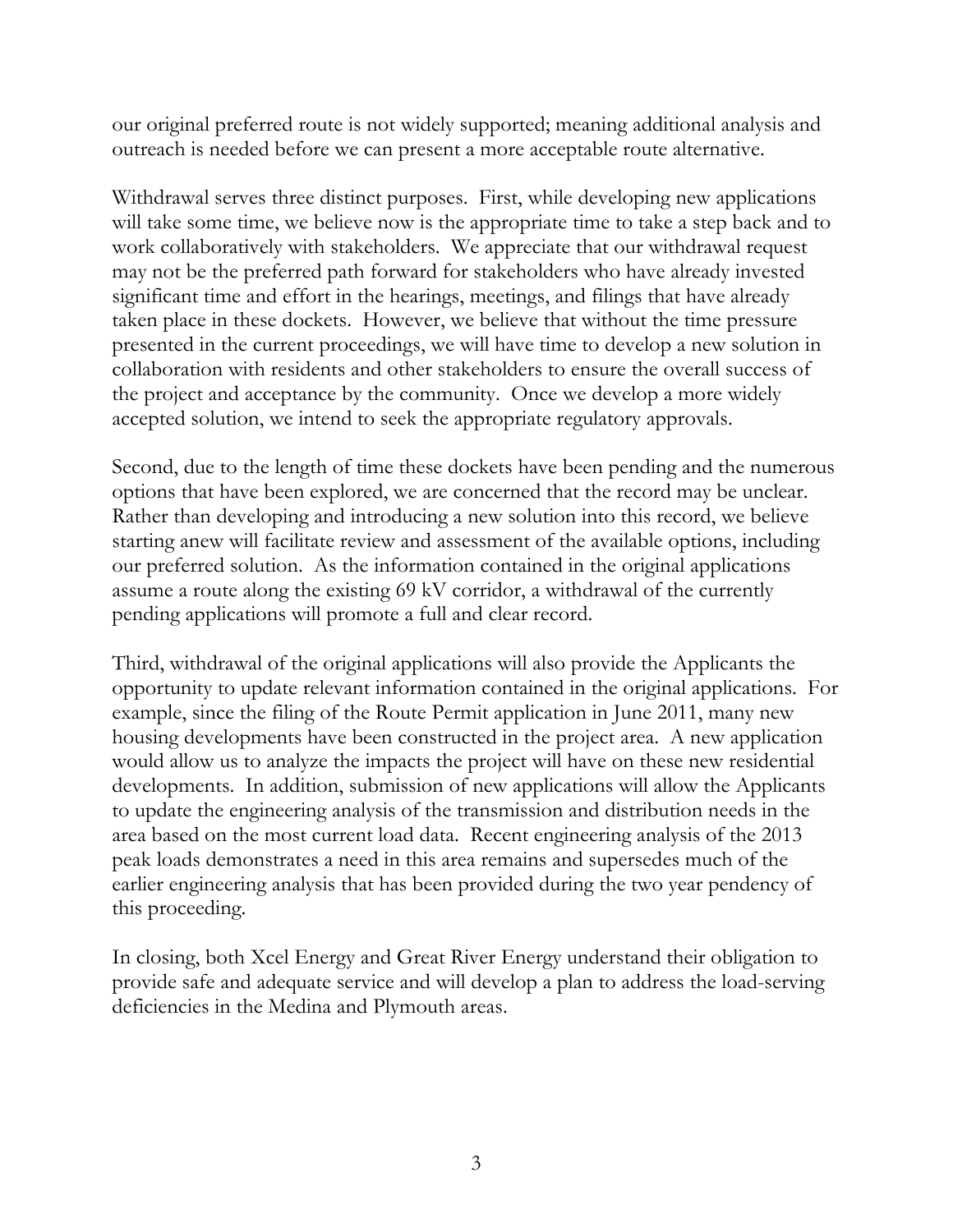### **CONCLUSION**

Xcel Energy and Great River Energy respectfully request that this Petition to Withdraw be granted and that the Administrative Law Judge issue an 11<sup>th</sup> Pre-Hearing Order suspending the contested case proceedings and certifying this Petition to the Commission for decision.

Dated: December 10, 2013

Northern States Power Company

Respectfully submitted by:

*/s/ Mara Koeller* 

MARA KOELLER ASSOCIATE ATTORNEY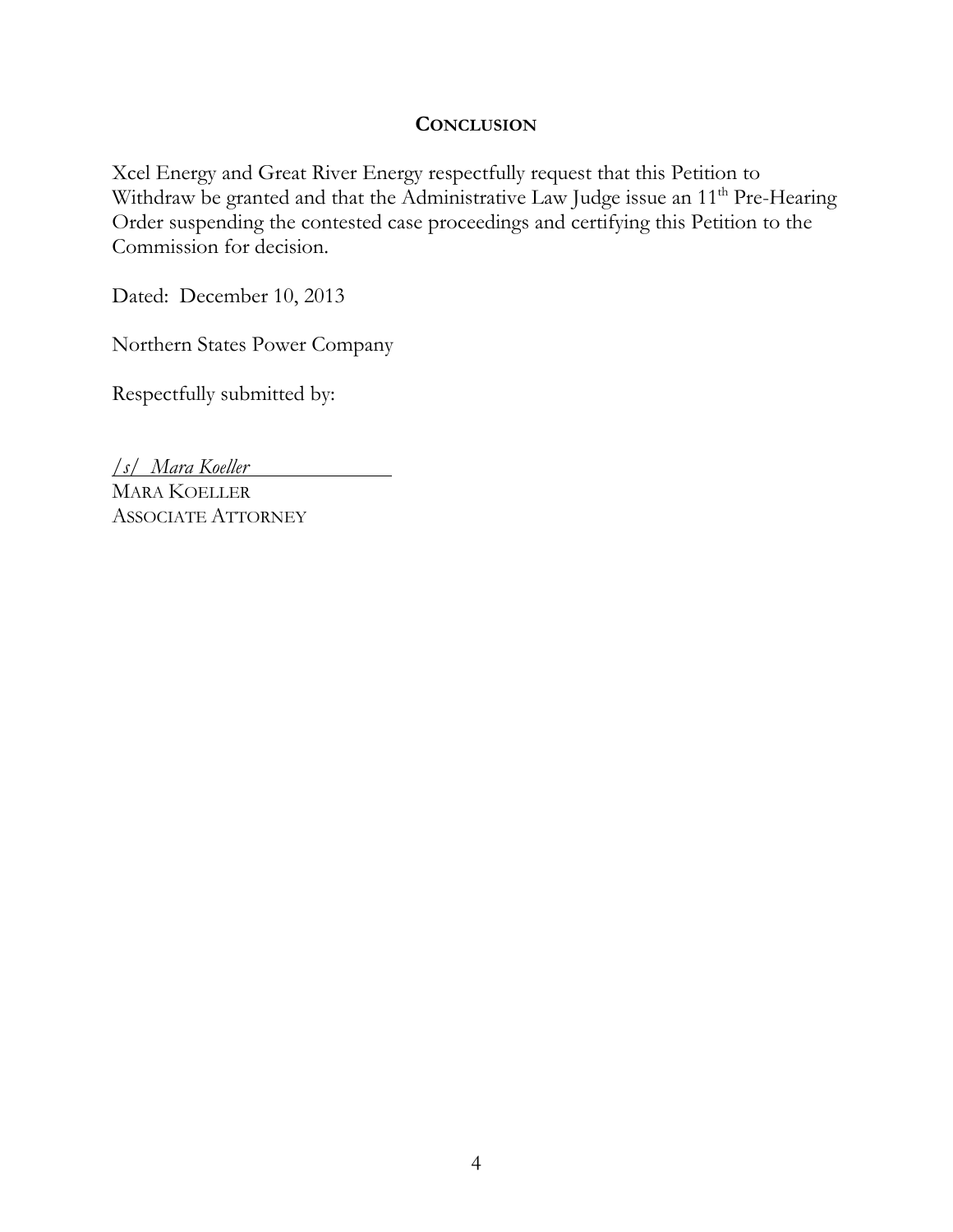IN THE MATTER OF THE ROUTE PERMIT APPLICATION FOR THE HOLLYDALE 115 KV TRANSMISSION LINE PROJECT IN THE CITIES OF PLYMOUTH AND MEDINA, HENNEPIN COUNTY, **MINNESOTA** 

IN THE MATTER OF THE APPLICATION FOR A CERTIFICATE OF NEED FOR THE HOLLYDALE 115 KV TRANSMISSION LINE PROJECT IN THE CITIES OF PLYMOUTH AND MEDINA

 PUC DOCKET NO. E002/TL-11-152 OAH DOCKET NO. 8-2500-22806-2

### PUC DOCKET NO. E002, ET2/CN-12-113 OAH DOCKET NO.: 8-2500-23147-2

Theresa A. Senart hereby certifies that on the 10th day of December, 2013, she filed a true and correct copy of Northern States Power Company and Great River Energy's **Petition to Withdraw Pending Certificate of Need and Route Permit Applications** by posting the same on www.edockets.state.mn.us in the above-referenced dockets. Said Petition to Withdraw is also served via U.S. Mail or e-mail as designated on the attached Official Service Lists on file with the Minnesota Public Utilities Commission in the above-referenced dockets.

#### *s/Theresa A. Senart*

Theresa Senart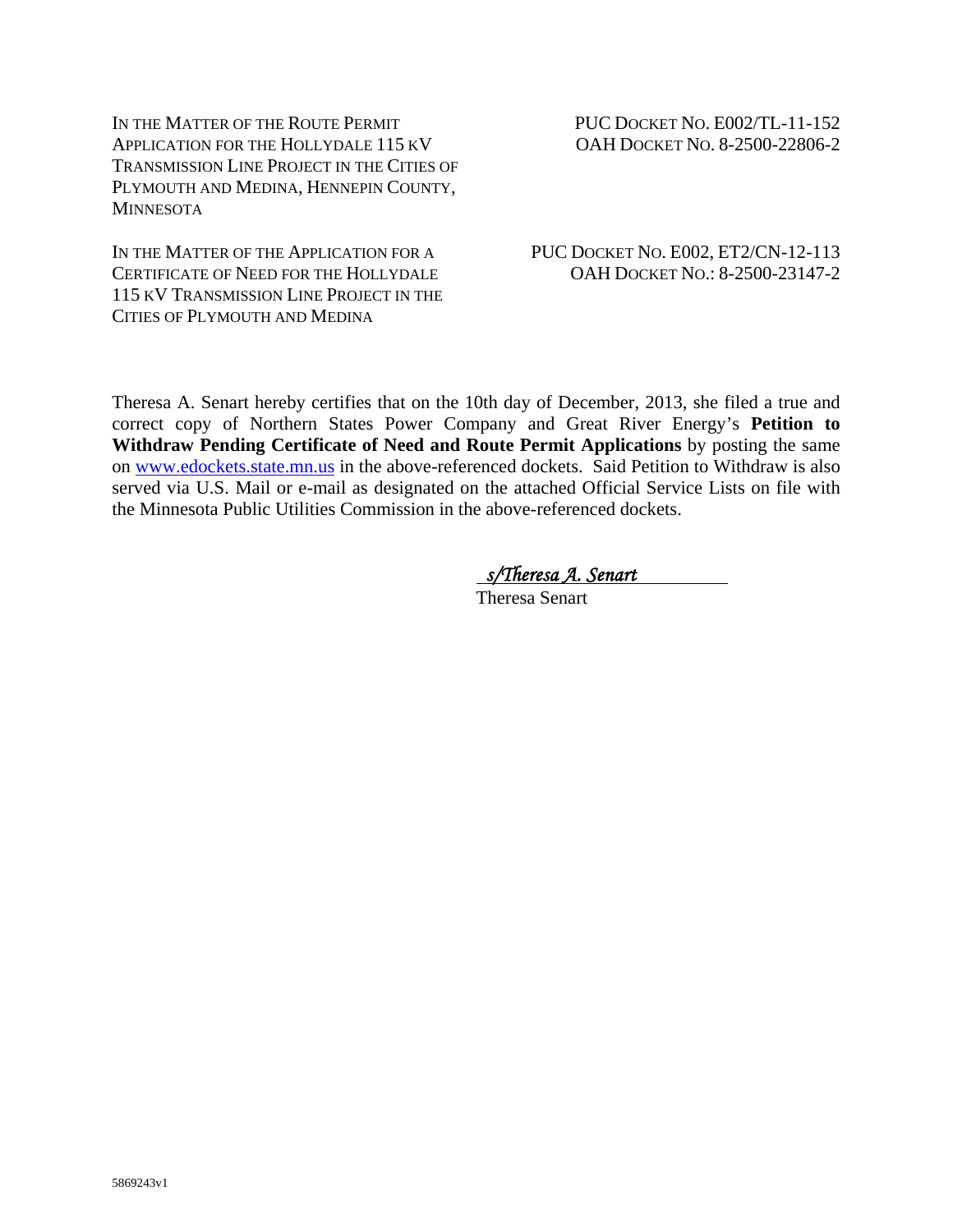| <b>First Name</b> | Last Name | Email                                                    | Company Name                                               | Address                                                                      | <b>Delivery Method</b>    | <b>View Trade Secret</b> | Service List Name                                |
|-------------------|-----------|----------------------------------------------------------|------------------------------------------------------------|------------------------------------------------------------------------------|---------------------------|--------------------------|--------------------------------------------------|
| Lisa              | Agrimonti | lagrimonti@briggs.com                                    | Briggs And Morgan, P.A.                                    | 2200 IDS Center80 South<br>8th Street<br>Minneapolis,<br><b>MN</b><br>55402  | <b>Electronic Service</b> | <b>No</b>                | OFF_SL_11-152_Official<br>CC Service List        |
| Julia             | Anderson  | Julia.Anderson@ag.state.m Office of the Attorney<br>n.us | General-DOC                                                | 1800 BRM Tower<br>445 Minnesota St<br>St. Paul,<br>MN<br>551012134           | <b>Electronic Service</b> | Yes                      | OFF_SL_11-152_Official<br>CC Service List        |
| RaeLynn           | Asah      | raelynn.asah@xcelenergy.<br>  com                        | Xcel Energy Services, Inc.                                 | Transmission FL 8<br>250 Marquette Ave<br>Minneapolis,<br>MN<br>55402        | <b>Electronic Service</b> | No                       | OFF_SL_11-152_Official<br>CC Service List        |
| Tami              | Carpenter | tamicarp@comcast.net                                     |                                                            | 16925 40th Ave N<br>Plymouth,<br><b>MN</b><br>55446                          | <b>Electronic Service</b> | No                       | OFF_SL_11-152_Official<br>CC Service List        |
| Sharon            | Ferguson  | sharon.ferguson@state.mn   Department of Commerce<br>.us |                                                            | 85 7th Place E Ste 500<br>Saint Paul,<br><b>MN</b><br>551012198              | <b>Electronic Service</b> | No                       | OFF_SL_11-152_Official<br>CC Service List        |
| Burl W.           | Haar      | burl.haar@state.mn.us                                    | <b>Public Utilities Commission</b>                         | Suite 350<br>121 7th Place East<br>St. Paul,<br>ΜN<br>551012147              | <b>Electronic Service</b> | Yes                      | OFF_SL_11-152_Official<br><b>CC Service List</b> |
| Valerie           | Herring   | vherring@briggs.com                                      | Briggs and Morgan, P.A.                                    | 2200 IDS Center<br>80 S. Eighth Street<br>Minneapolis,<br><b>MN</b><br>55402 | <b>Electronic Service</b> | No                       | OFF_SL_11-152_Official<br><b>CC Service List</b> |
| Scott             | Johnson   | Scott.Johnson@ci.medina.<br>mn.us                        | City of Medina                                             | 2052 County Road 24<br>Medina,<br><b>MN</b><br>55340-9790                    | <b>Electronic Service</b> | No                       | OFF SL 11-152 Official<br><b>CC Service List</b> |
| Stacy             | Kotch     | Stacy.Kotch@state.mn.us                                  | <b>MINNESOTA</b><br>DEPARTMENT OF<br><b>TRANSPORTATION</b> | 395 John Ireland Blvd.<br>St. Paul,<br>MN<br>55155                           | <b>Electronic Service</b> | No                       | OFF_SL_11-152_Official<br>CC Service List        |
| John              | Lindell   | agorud.ecf@ag.state.mn.us Office of the Attorney         | General-RUD                                                | 1400 BRM Tower<br>445 Minnesota St<br>St. Paul,<br>MN<br>551012130           | <b>Electronic Service</b> | Yes                      | OFF_SL_11-152_Official<br>CC Service List        |
|                   |           |                                                          |                                                            |                                                                              |                           |                          |                                                  |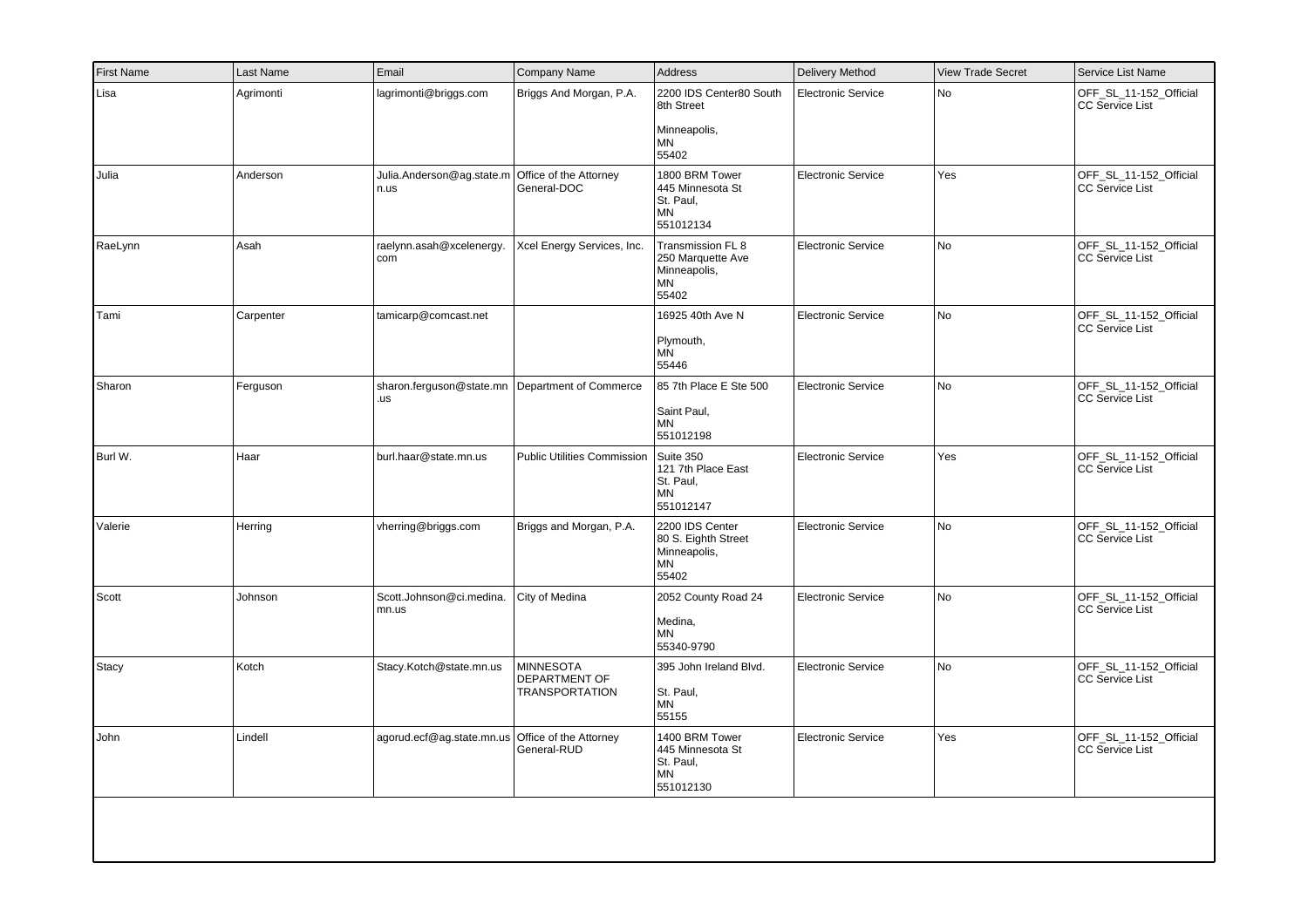| First Name | Last Name      | Email                                               | Company Name                         | Address                                                                             | Delivery Method    | <b>View Trade Secret</b> | Service List Name                                |
|------------|----------------|-----------------------------------------------------|--------------------------------------|-------------------------------------------------------------------------------------|--------------------|--------------------------|--------------------------------------------------|
| Eric       | Lipman         | eric.lipman@state.mn.us                             | Office of Administrative<br>Hearings | PO Box 64620<br>St. Paul,<br><b>MN</b><br>551640620                                 | Paper Service      | Yes                      | OFF_SL_11-152_Official<br><b>CC Service List</b> |
| Paula      | Maccabee       | Pmaccabee@justchangela<br>w.com                     | Just Change Law Offices              | 1961 Selby Avenue<br>St. Paul,<br><b>MN</b><br>55104                                | Electronic Service | l No                     | OFF_SL_11-152_Official<br><b>CC Service List</b> |
| Marsha     | Parlow         | mparlow@grenergy.com                                | <b>Great River Energy</b>            | 12300 Elm Creek<br>Boulevard<br>Maple Grove,<br><b>MN</b><br>553694718              | Electronic Service | l No                     | OFF_SL_11-152_Official<br><b>CC Service List</b> |
| Daniel N.  | Rosen          | rosen@parkerrosen.com                               | Parker Rosen, LLC                    | 300 First Ave N, Ste 200<br>Minneapolis,<br><b>MN</b><br>55401                      | Electronic Service | l No                     | OFF_SL_11-152_Official<br><b>CC Service List</b> |
| Janet      | Shaddix Elling | shaddix@janetshaddix.co                             | <b>Shaddix And Associates</b>        | <b>Ste 122</b><br>9100 W Bloomington Frwy<br>Bloomington,<br><b>MN</b><br>55431     | Electronic Service | l No                     | OFF_SL_11-152_Official<br><b>CC Service List</b> |
| James M.   | Strommen       | jstrommen@kennedy-<br>graven.com                    | Kennedy & Graven,<br>Chartered       | 470 U.S. Bank Plaza<br>200 South Sixth Street<br>Minneapolis,<br><b>MN</b><br>55402 | Electronic Service | l No                     | OFF SL 11-152 Official<br><b>CC Service List</b> |
| SaGonna    | Thompson       | Regulatory.Records@xcele   Xcel Energy<br>nergy.com |                                      | 414 Nicollet Mall FL 7<br>Minneapolis,<br><b>MN</b><br>554011993                    | Electronic Service | No                       | OFF_SL_11-152_Official<br><b>CC Service List</b> |
| Karen      | Wendt          | wendt@parkerrosen.com                               | Parker Rosen                         | 123 Third St N<br><b>Ste 888</b><br>Minneapolis,<br>MN<br>55401                     | Electronic Service | l No                     | OFF SL 11-152 Official<br>CC Service List        |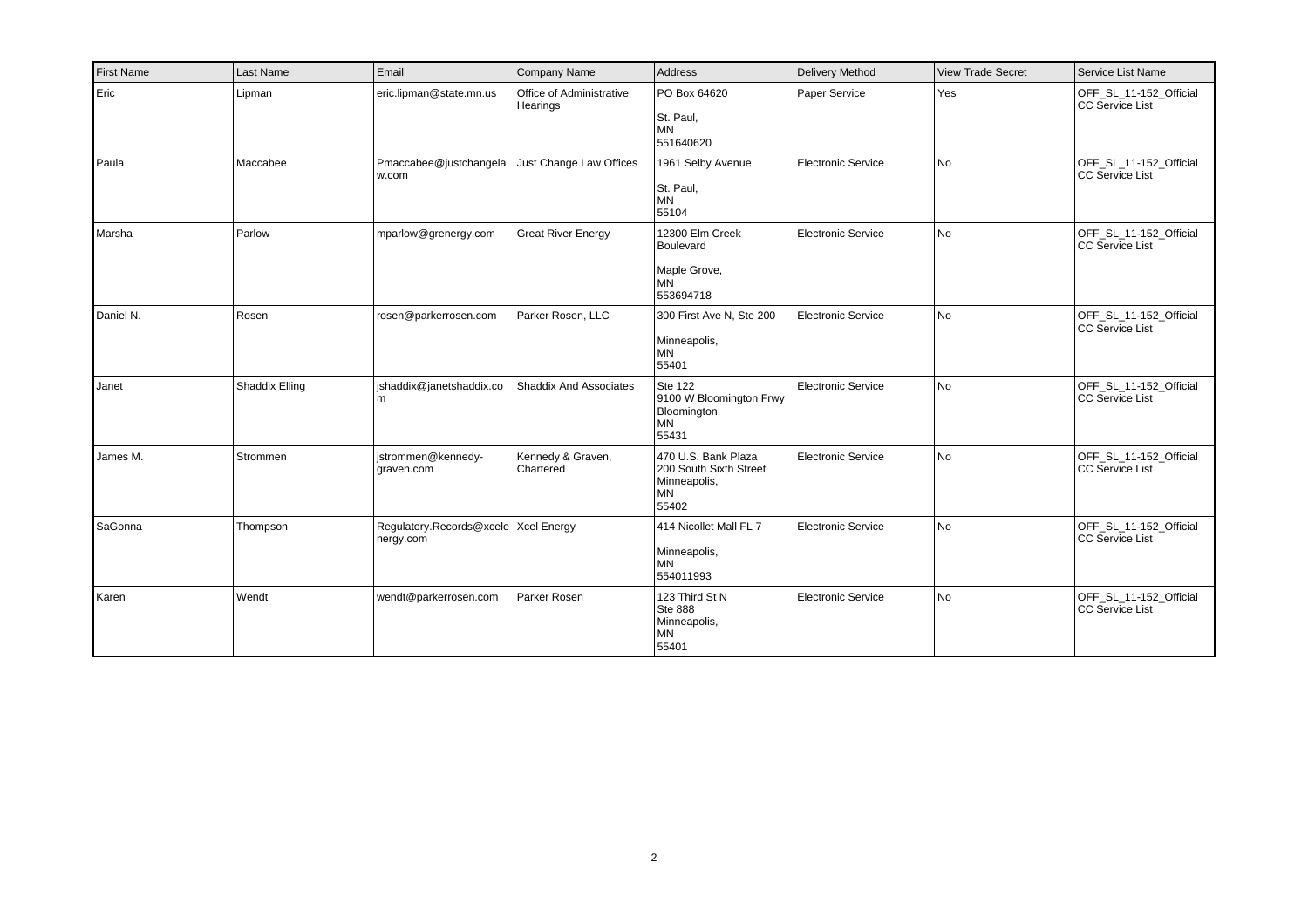| First Name  | Last Name      | Email                                                  | Company Name                          | Address                                                                                                                  | Delivery Method           | <b>View Trade Secret</b> | Service List Name                                |
|-------------|----------------|--------------------------------------------------------|---------------------------------------|--------------------------------------------------------------------------------------------------------------------------|---------------------------|--------------------------|--------------------------------------------------|
| Christopher | Anderson       | canderson@allete.com                                   | Minnesota Power                       | 30 W Superior St<br>Duluth,<br><b>MN</b><br>558022191                                                                    | <b>Electronic Service</b> | No                       | OFF_SL_12-113_Official<br>CC Service List        |
| Julia       | Anderson       | Julia.Anderson@ag.state.m<br>n.us                      | Office of the Attorney<br>General-DOC | 1800 BRM Tower<br>445 Minnesota St<br>St. Paul,<br>MN<br>551012134                                                       | <b>Electronic Service</b> | No                       | OFF_SL_12-113_Official<br><b>CC Service List</b> |
| James J.    | Bertrand       | iames.bertrand@leonard.c<br>l om                       | Leonard Street & Deinard              | 150 South Fifth Street,<br><b>Suite 2300</b><br>Minneapolis,<br><b>MN</b><br>55402                                       | <b>Electronic Service</b> | No                       | OFF_SL_12-113_Official<br>CC Service List        |
| Brenda A.   | Bjorklund      | brenda.bjorklund@centerp<br>ointenergy.com             | CenterPoint Energy                    | 800 LaSalle Ave FL 14<br>Minneapolis,<br><b>MN</b><br>55402                                                              | <b>Electronic Service</b> | No                       | OFF_SL_12-113_Official<br>CC Service List        |
| Michael     | <b>Bradley</b> | mike.bradley@lawmoss.co<br>l m                         | Moss & Barnett                        | <b>Suite 4800</b><br>90 S 7th St<br>Minneapolis,<br><b>MN</b><br>55402-4129                                              | <b>Electronic Service</b> | No                       | OFF_SL_12-113_Official<br><b>CC Service List</b> |
| Linda       | Chavez         | linda.chavez@state.mn.us                               | Department of Commerce                | 85 7th Place E Ste 500<br>Saint Paul,<br>MN<br>55101-2198                                                                | <b>Electronic Service</b> | No                       | OFF_SL_12-113_Official<br><b>CC Service List</b> |
| Jeffrey A.  | Daugherty      | jeffrey.daugherty@centerp<br>ointenergy.com            | <b>CenterPoint Energy</b>             | 800 LaSalle Ave<br>Minneapolis,<br>MN<br>55402                                                                           | <b>Electronic Service</b> | No                       | OFF_SL_12-113_Official<br><b>CC Service List</b> |
| lan         | Dobson         | ian.dobson@ag.state.mn.u<br>١s                         | Office of the Attorney<br>General-RUD | <b>Antitrust and Utilities</b><br>Division<br>445 Minnesota Street, 1400<br><b>BRM</b> Tower<br>St. Paul,<br>MN<br>55101 | <b>Electronic Service</b> | No                       | OFF_SL_12-113_Official<br><b>CC Service List</b> |
| Chris       | Duffrin        | chrisd@thenec.org                                      | Neighborhood Energy<br>Connection     | 624 Selby Avenue<br>St. Paul,<br><b>MN</b><br>55104                                                                      | <b>Electronic Service</b> | No                       | OFF_SL_12-113_Official<br>CC Service List        |
| Sharon      | Ferguson       | sharon.ferguson@state.mn Department of Commerce<br>.us |                                       | 85 7th Place E Ste 500<br>Saint Paul,<br><b>MN</b><br>551012198                                                          | <b>Electronic Service</b> | <b>No</b>                | OFF_SL_12-113_Official<br><b>CC Service List</b> |
|             |                |                                                        |                                       |                                                                                                                          |                           |                          |                                                  |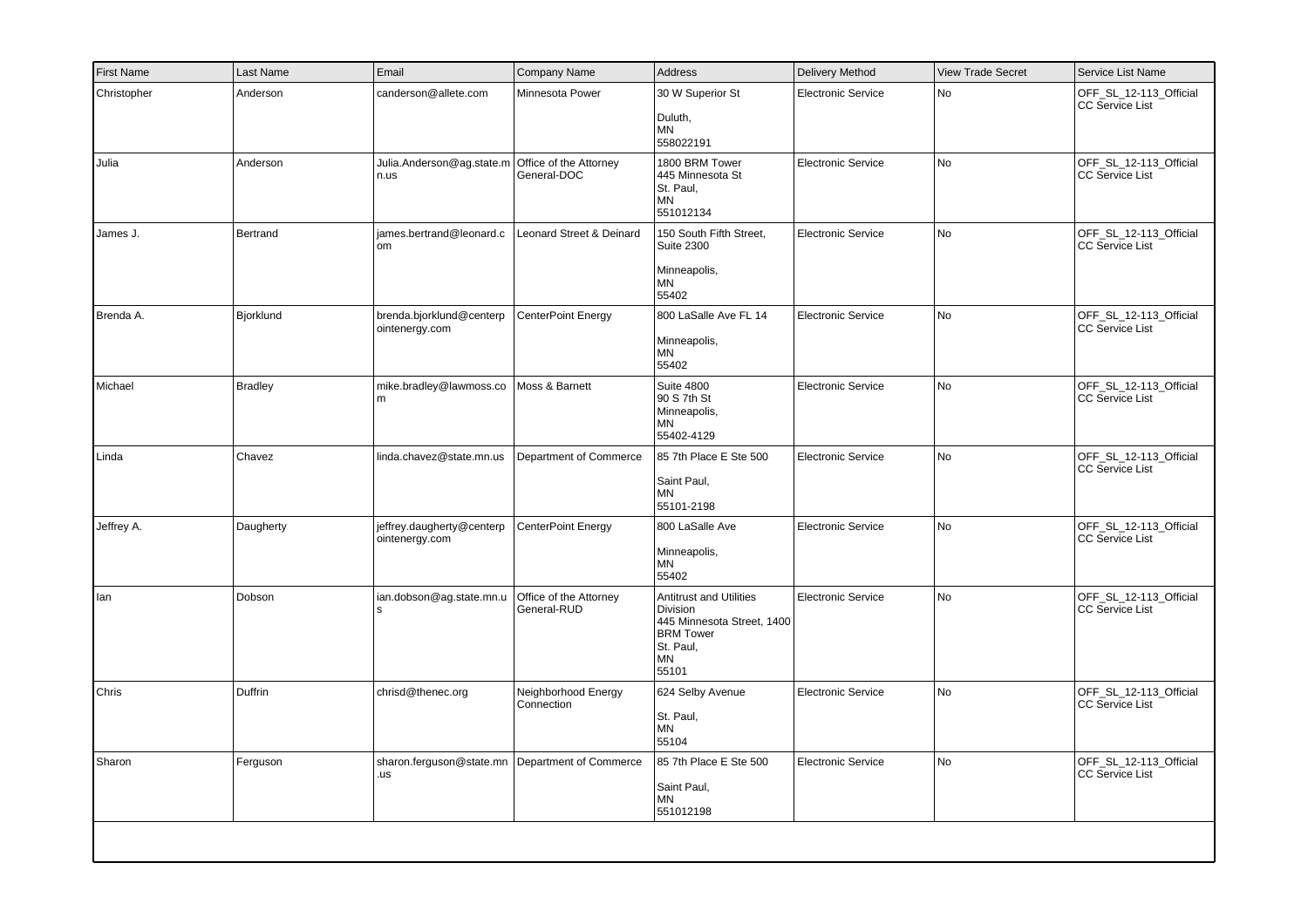| <b>First Name</b> | Last Name  | Email                                           | Company Name                                | Address                                                                              | <b>Delivery Method</b>    | <b>View Trade Secret</b> | Service List Name                                |
|-------------------|------------|-------------------------------------------------|---------------------------------------------|--------------------------------------------------------------------------------------|---------------------------|--------------------------|--------------------------------------------------|
| Travis            | Germundson | travis.germundson@state.<br>mn.us               |                                             | Board of Water & Soil<br>Resources<br>520 Lafayette Rd<br>Saint Paul,<br>MN<br>55155 | <b>Electronic Service</b> | No                       | OFF SL 12-113 Official<br>CC Service List        |
| Burl W.           | Haar       | burl.haar@state.mn.us                           | <b>Public Utilities Commission</b>          | Suite 350<br>121 7th Place East<br>St. Paul,<br>ΜN<br>551012147                      | <b>Electronic Service</b> | Yes                      | OFF SL 12-113 Official<br><b>CC Service List</b> |
| Valerie           | Herring    | vherring@briggs.com                             | Briggs and Morgan, P.A.                     | 2200 IDS Center<br>80 S. Eighth Street<br>Minneapolis,<br>MN<br>55402                | <b>Electronic Service</b> | No                       | OFF_SL_12-113_Official<br><b>CC Service List</b> |
| Alan              | Jenkins    | aj@jenkinsatlaw.com                             | Jenkins at Law                              | 2265 Roswell Road<br>Suite 100<br>Marietta,<br>GA<br>30062                           | <b>Electronic Service</b> | No                       | OFF_SL_12-113_Official<br><b>CC Service List</b> |
| Richard           | Johnson    | Rick.Johnson@lawmoss.co Moss & Barnett<br>m     |                                             | 90 South 7th Street<br>Suite #4800<br>Minneapolis,<br>ΜN<br>554024129                | <b>Electronic Service</b> | No                       | OFF SL 12-113 Official<br>CC Service List        |
| Scott             | Johnson    | Scott.Johnson@ci.medina.<br>mn.us               | City of Medina                              | 2052 County Road 24<br>Medina,<br><b>MN</b><br>55340-9790                            | <b>Electronic Service</b> | No                       | OFF_SL_12-113_Official<br><b>CC Service List</b> |
| Mara              | Koeller    | mara.n.koeller@xcelenergy   Xcel Energy<br>.com |                                             | 414 Nicollet Mall<br>5th Floor<br>Minneapolis,<br>ΜN<br>55401                        | <b>Electronic Service</b> | No                       | OFF SL 12-113 Official<br>CC Service List        |
| Michael           | Krikava    | mkrikava@briggs.com                             | Briggs And Morgan, P.A.                     | 2200 IDS Center<br>80 S 8th St<br>Minneapolis,<br><b>MN</b><br>55402                 | <b>Electronic Service</b> | No                       | OFF_SL_12-113_Official<br><b>CC Service List</b> |
| Karen             | Kromar     | karen.kromar@state.mn.us                        | <b>MN Pollution Control</b><br>Agency       | 520 Lafayette Rd<br>Saint Paul,<br>ΜN<br>55155                                       | <b>Electronic Service</b> | No                       | OFF_SL_12-113_Official<br>CC Service List        |
| Douglas           | Larson     | dlarson@dakotaelectric.co<br>m                  | Dakota Electric Association 4300 220th St W | Farmington,<br>ΜN<br>55024                                                           | <b>Electronic Service</b> | No                       | OFF_SL_12-113_Official<br>CC Service List        |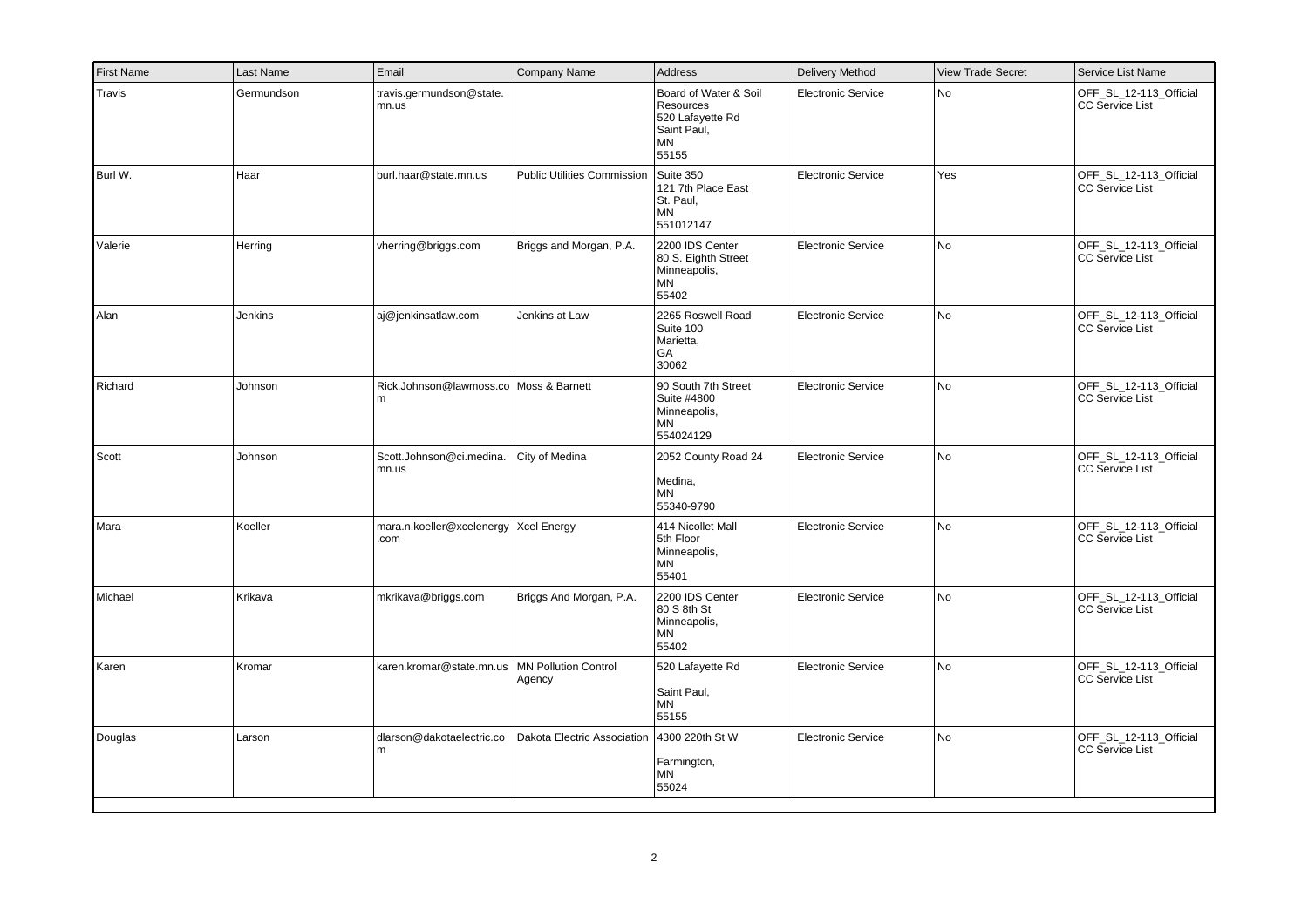| <b>First Name</b> | Last Name      | Email                                                     | Company Name                                  | Address                                                                | Delivery Method           | <b>View Trade Secret</b> | Service List Name                                |
|-------------------|----------------|-----------------------------------------------------------|-----------------------------------------------|------------------------------------------------------------------------|---------------------------|--------------------------|--------------------------------------------------|
| John              | Lindell        | agorud.ecf@ag.state.mn.us                                 | Office of the Attorney<br>General-RUD         | 1400 BRM Tower<br>445 Minnesota St<br>St. Paul,<br>ΜN<br>551012130     | <b>Electronic Service</b> | N <sub>o</sub>           | OFF SL 12-113 Official<br><b>CC Service List</b> |
| Eric              | Lipman         | eric.lipman@state.mn.us                                   | Office of Administrative<br>Hearings          | PO Box 64620<br>St. Paul,<br>MN<br>551640620                           | Paper Service             | Yes                      | OFF_SL_12-113_Official<br>CC Service List        |
| Paula             | Maccabee       | Pmaccabee@justchangela<br>w.com                           | Just Change Law Offices                       | 1961 Selby Avenue<br>St. Paul,<br><b>MN</b><br>55104                   | <b>Electronic Service</b> | No                       | OFF_SL_12-113_Official<br><b>CC Service List</b> |
| David             | Moeller        | dmoeller@allete.com                                       | Minnesota Power                               | 30 W Superior St<br>Duluth,<br>ΜN<br>558022093                         | Electronic Service        | <b>No</b>                | OFF SL 12-113 Official<br><b>CC Service List</b> |
| David W.          | <b>Niles</b>   | david.niles@avantenergy.c<br>om                           | Minnesota Municipal Power Suite 300<br>Agency | 200 South Sixth Street<br>Minneapolis,<br>MN<br>55402                  | <b>Electronic Service</b> | No                       | OFF_SL_12-113_Official<br><b>CC Service List</b> |
| Carol A.          | Overland       | overland@legalectric.org                                  | Legalectric - Overland Law<br>Office          | 1110 West Avenue<br>Red Wing,<br>MN<br>55066                           | <b>Electronic Service</b> | No                       | OFF_SL_12-113_Official<br><b>CC Service List</b> |
| Marsha            | Parlow         | mparlow@grenergy.com                                      | <b>Great River Energy</b>                     | 12300 Elm Creek<br>Boulevard<br>Maple Grove,<br><b>MN</b><br>553694718 | Electronic Service        | No                       | OFF SL 12-113 Official<br><b>CC Service List</b> |
| <b>Bob</b>        | Patton         | bob.patton@state.mn.us                                    | MN Department of<br>Agriculture               | 625 Robert St N<br>Saint Paul,<br><b>MN</b><br>55155-2538              | <b>Electronic Service</b> | <b>No</b>                | OFF_SL_12-113_Official<br><b>CC Service List</b> |
| Richard           | Savelkoul      | rsavelkoul@martinsquires.c Martin & Squires, P.A.<br>l om |                                               | 332 Minnesota Street Ste<br>W2750<br>St. Paul,<br><b>MN</b><br>55101   | Electronic Service        | No                       | OFF SL 12-113 Official<br><b>CC Service List</b> |
| Janet             | Shaddix Elling | shaddix@janetshaddix.co<br>l m                            | Shaddix And Associates                        | Ste 122<br>9100 W Bloomington Frwy<br>Bloomington,<br>MN<br>55431      | <b>Electronic Service</b> | Yes                      | OFF_SL_12-113_Official<br><b>CC Service List</b> |